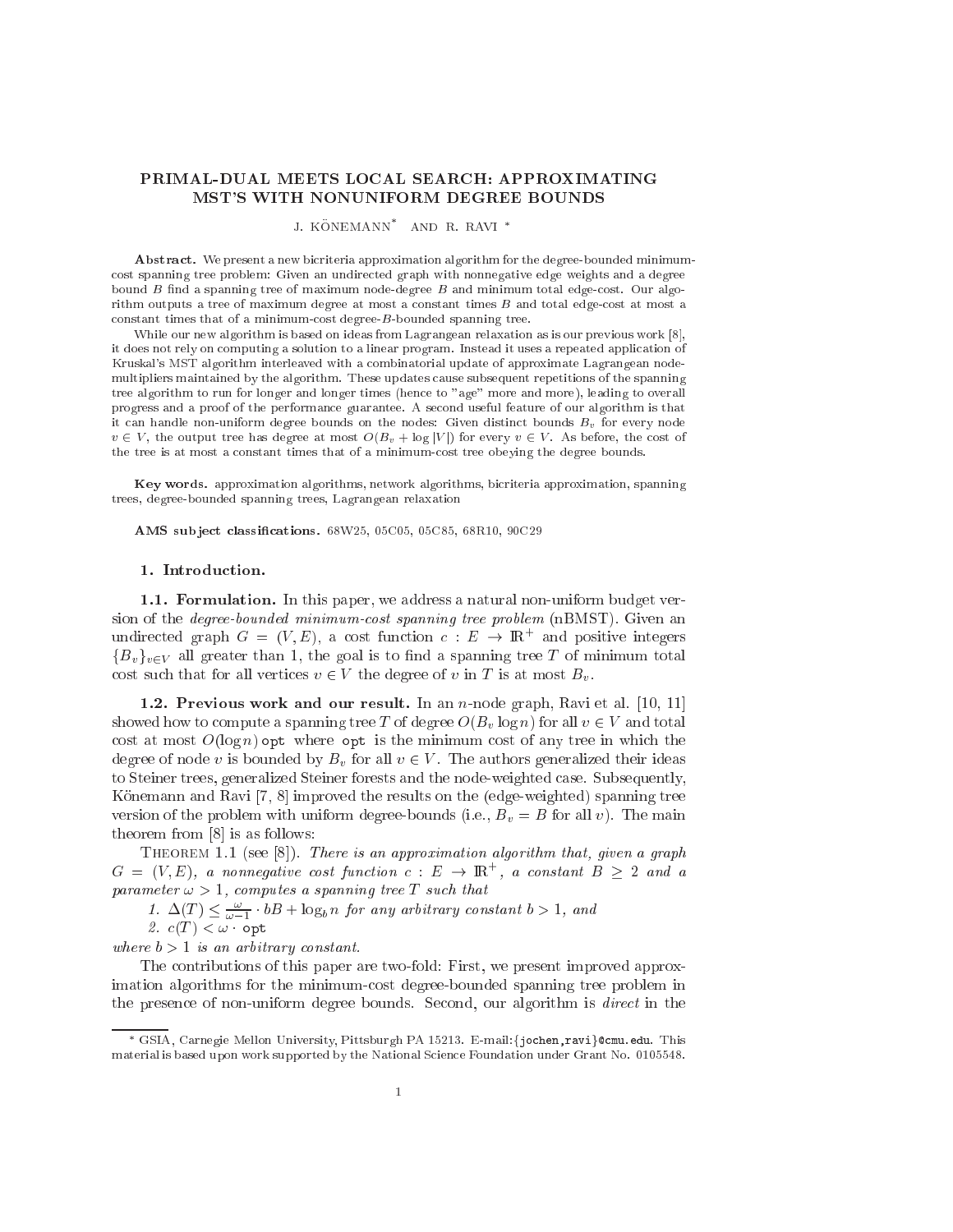sense that we do not solve linear programs. The algorithm in  $[8]$  uses Lagrangean relaxation and thus needs to solve a linear program. The analysis in  $[8]$  relies crucially on the fact that we compute an exact solution to this LP.

On the other hand, our new algorithm integrates elements from the primal-dual method for approximation algorithms for network design problems with lo
al sear
h methods for minimum-degree network problems  $[4, 12]$ . The algorithm goes through a series of spanning trees and improves the maximum deviation of any vertex degree from its respective degree bound continuously. A practical consequence of this is that we an terminate the algorithm at any point in time and still obtain a spanning tree of the input graph (whose node-degrees, of course, may not meet the worst-case guarantees we prove).

THEOREM 1.2. There is a primal-dual approximation algorithm that, given a graph  $G = (V, E)$ , a nonnegative cost function  $c : E \to \mathbb{R}^+$  , integers  $B_v > 1$  for all  $v \in V$  and a parameter  $\omega > 1$  computes a tree T such that

1.  $\deg_T(v) \leq \frac{1}{\omega - 1} \cdot 0 \cdot B_v + 2 \cdot \log_b n$  for all  $v \in V$ , and 2. (T ) <sup>&</sup>lt; ! opt

where  $0 > 1$  is an arbitrary constant. The running time is  $O(|V|^{2} \log |V|)$ .

When  $B = B_v$  for all  $v \in V$ , we can replace the additive term  $2 \log_b n$  in the degree guarantee of Theorem 1.2 by  $\log_b n$  matching Theorem 1.1 constructively.

The paper is organized as follows: First, we review the primal-dual interpretation of the well-known algorithm for minimum-cost spanning trees by Kruskal [9]. Subsequently, we show how to use this algorithm for the nBMST problem and present an analysis of performan
e guarantee and running time of our method.

2. A primal-dual algorithm to compute MST's. In this section we review Kruskal's minimum-cost spanning tree algorithm. More specifically, we discuss a primal-dual interpretation of this method that follows from  $[2]$ . We start by giving a linear programming formulation of the onvex hull of in
iden
e ve
tors of spanning trees.

2.1. The spanning tree polyhedron. In the following, we formulate the minimum-cost spanning tree problem as an integer program where we associate a  $0,1$ variable  $x_e$  with every edge  $e \in E$ . In a solution x, the value of  $x_e$  is one if e is in
luded in the spanning tree orresponding to <sup>x</sup> and 0 otherwise. Our formulation relies on a complete formulation of the convex hull of incidence vectors of spanning trees (denoted by  $SP<sub>G</sub>$ ) given by Chopra [2].

Chopra's formulation uses the notion of a *feasible partition* of vertex set  $V$ . A feasible partition of V is a set  $\pi = \{V_1, \ldots, V_k\}$  such that the  $V_i$  are pairwise disjoint subsets of V. Moreover,  $V = V_1 \cup ... \cup V_k$  and the induced subgraphs  $G[V_i]$  are connected. Let  $G_{\pi}$  denote the (multi-) graph that has one vertex for each  $V_i$  and edge  $(V_i, V_j)$  occurs with multiplicity  $|\{(v_i, v_j) : v_i \in V_i, v_j \in V_j\}|$ . In other words,  $G_{\pi}$ results from G by contracting each of the  $V_i$  to a single node. Define the rank  $r(\pi)$ of  $\pi$  as the number of nodes of  $G_{\pi}$  and let  $\Pi$  be the set of all feasible partitions of V. Chopra then shows that

$$
\mathrm{SP}_G = \{ x \in \mathbb{R}^m : \sum_{e \in E(G_\pi)} x_e \ge r(\pi) - 1 \quad \forall \pi \in \Pi \}.
$$

We now let  $\delta(v)$  denote the set of edges  $e \in E$  that are incident to node v and obtain an integer programming formulation for our problem: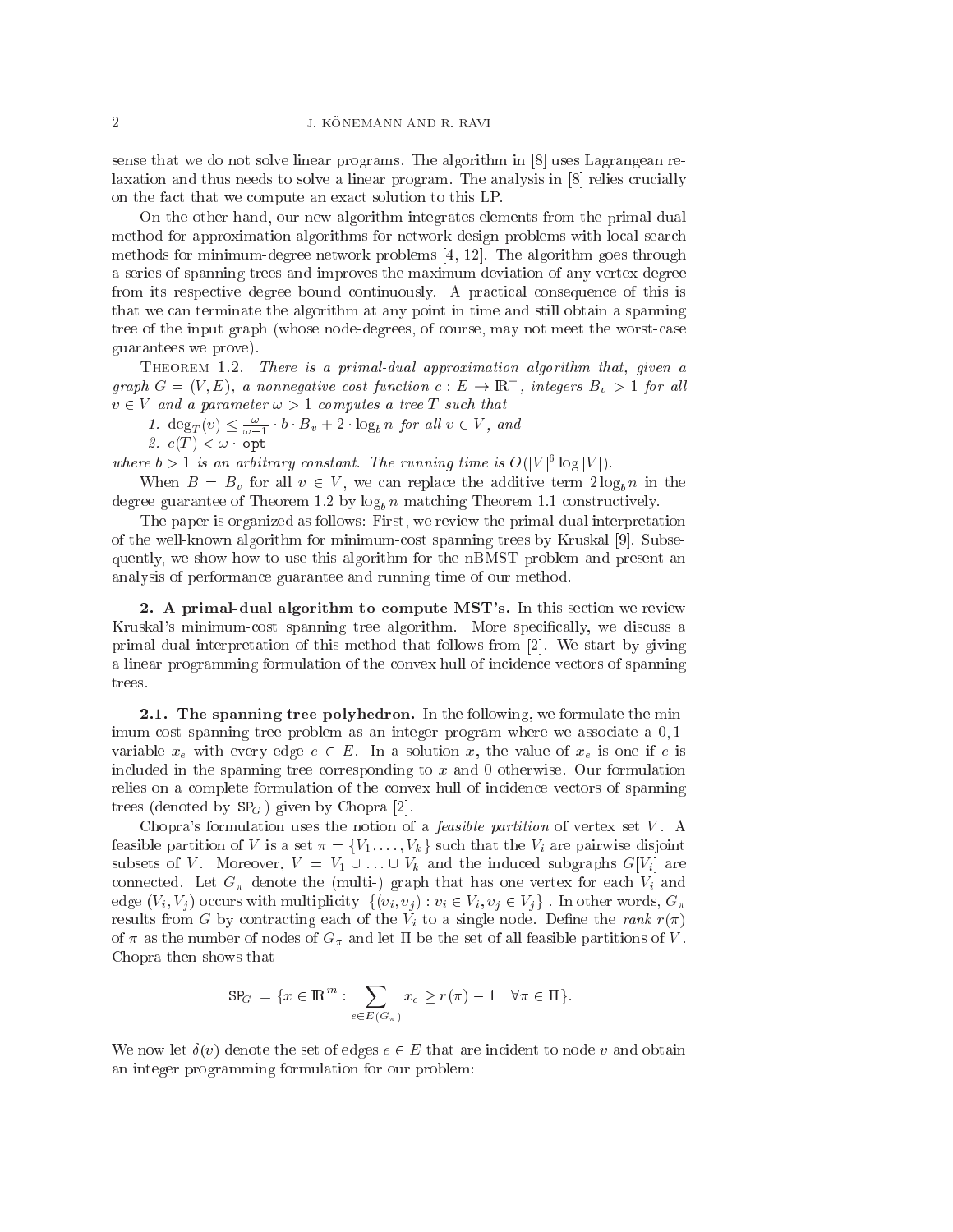(IP) 
$$
\min \sum_{e \in E} c_e x_e
$$
  
s.t 
$$
\sum x_e \ge r(\pi) - 1 \quad \forall \pi \in \Pi
$$

(2.1) 
$$
e \in E[G_{\pi}]
$$

$$
x(\delta(v)) \leq B_v \quad \forall v \in V
$$

$$
x \text{ integer}
$$

The dual of the linear programming relaxation (LP) of (IP) is given by

(D) 
$$
\max \sum_{\pi \in \Pi} (r(\pi) - 1) \cdot y_{\pi} - \sum_{v \in V} \lambda_v B_v
$$

(2.2) s.t 
$$
\sum_{\pi: e \in E[G_{\pi}]} y_{\pi} \le c_e + \lambda_u + \lambda_v \quad \forall e = uv \in E
$$

$$
y, \lambda \ge 0
$$

We also let (IP-SP) denote (IP) without constraints of type  $(2.1)$ . Let the LP relaxation be denoted by (LP-SP) and let its dual be (D-SP).

2.2. A primal-dual interpretation of Kruskal's MST algorithm. Kruskal's algorithm an be viewed as a ontinuous pro
ess over time: We start with an empty tree at time  $0$  and add edges as we go along. The algorithm terminates at time  $t$  –with a spanning tree of the input graph  $G$ . In this section we show that Kruskal's method can be interpreted as a primal-dual algorithm (see also  $[6]$ ). For that reason, at any time  $0 \leq t \leq t$  we keep a pair  $(x_t, y_t)$ , where  $x_t$  is a partial (possibly infeasible) primal solution for (LP-SP) and  $y_t$  is a feasible dual solution for (D-SP). Initially, we let  $x_{e,0} = 0$  for all  $e \in E$  and  $y_{\pi,0} = 0$  for all  $\pi \in \Pi$ .

Let  $E_t$  be the forest corresponding to partial solution  $x_t$ , i.e.  $E_t = \{e \in E :$  $x_{e,t} = 1$ . We then denote by  $\pi_t$  the partition induced by the connected components of  $G[E_t]$ . At time t, the algorithm then increases  $y_{\pi_t}$  until a constraint of type (2.2) for edge  $e \in E \setminus E_t$  becomes tight. Assume that this happens at time  $t \geq t$ . The dual update is

$$
y_{\pi_t,t'}=t'-t.
$$

We then include e into our solution, i.e. we set  $x_{e,t'}=1$ . If more than one edge becomes tight at time  $t$ , we can process these events in any arbitrary order. Thus, note that we can pick any such tight edge first in our solution.

Observe that the above primal-dual algorithm is indeed Kruskal's algorithm: If the algorithm adds an edge  $e$  at time  $t$  then  $e$  is the minimum-cost edge connecting two connected components of  $G[E_t]$ . In the rest of this paper we use MST to refer to Kruskal's minimumost spanning tree algorithm.

The proof of the following lemma is folklore. We supply it for the sake of completeness.

LEMMA 2.1. At time t , Algorithm <code>MSI</code> finishes with a pair  $(x_{t^*}, y_{t^*})$  of primal and dual feasible solutions to (IP-SP) and (D-SP), respectively, such that

$$
\sum_{e \in E} c_e x_{e,t^*} = \sum_{\pi \in \Pi} (r(\pi) - 1) \cdot y_{\pi,t^*}
$$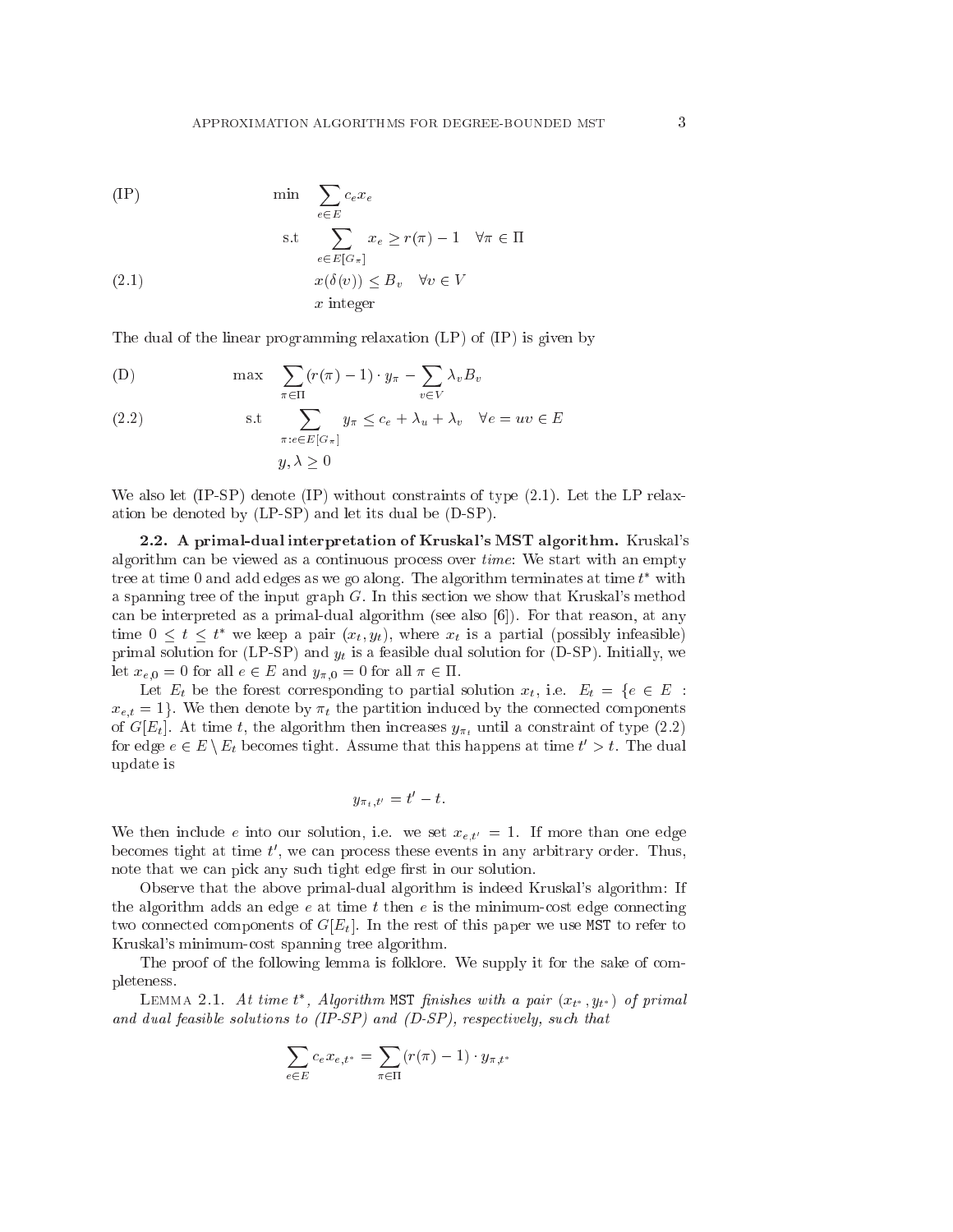*Proof.* Notice, that for all edges  $e \in E_{t^*}$  we must have  $c_e = \sum_{\pi: e \in E[G_\pi]} y_{\pi,t^*}$  and hence, we can express the cost of the final tree as follows:

$$
c(E_{t^*}) = \sum_{e \in E_{t^*}} \sum_{\pi: e \in E[G_{\pi}]} y_{\pi, t^*} = \sum_{\pi \in \Pi} |E_{t^*} \cap E[G_{\pi}]| \cdot y_{\pi, t^*}.
$$

By construction  $E_{t^*}$  is a tree and we must have that the set  $E_{t^*} \cap E[G_\pi]$  has cardinality exactly  $r(\pi) - 1$  for all  $\pi \in \Pi$  with  $y_{\pi,t^*} > 0$ . We obtain that  $\sum_{e \in E} c_e x_{e,t^*} =$  $\sum_{\pi \in \Pi} (r(\pi) - 1) \cdot y_{\pi,t^*}$  and this finishes the proof of the lemma.  $\Box$ 

3. Minimumost degree-bounded spanning trees. In this se
tion, we propose a modification of the above algorithm for approximating degree-bounded spanning trees of low total ost (for suitably weakened degree bounds). Our algorithm goes through a sequence of spanning trees  $E$  ,..., $E$  and associated pairs of primal (infeasible) and dual feasible solutions  $x$  ,  $(y^*, \lambda^*)$  for  $0 \leq i \leq t$ . The idea is to reduce the degree of nodes  $v \in V$  whose degree is substantially higher than their associated bound  $B_v$ , as we proceed through this sequence, while keeping the cost of the associated primal solution (tree) bounded with respect to the corresponding dual solution.

To begin, our algorithm first computes a minimum-cost spanning tree using the Algorithm MST. This yields a feasible primal solution  $x^{\perp}$  for (LP-SP) and a feasible dual solution  $y^+$  for (D-SP). Notice that  $y^+$  also induces a feasible solution for (D) by letting  $\lambda_v \equiv 0$  for all  $v \in V$  while x spotentially violates constraints of type (2.1).

We introduce the notion of *normalized degree* of a node  $v$  in a tree  $T$  and denote it by

(3.1) 
$$
\operatorname{ndeg}_T(v) = \max\{0, \deg_T(v) - \beta \cdot B_v\}
$$

where  $\beta > 0$  is a constant to be specified later. Our algorithm successively computes pairs of spanning trees and asso
iated dual solutions to (D), i.e.

$$
(x^1, \{y^1, \lambda^1\}), (x^2, \{y^2, \lambda^2\}), \ldots, (x^t, \{y^t, \lambda^t\}).
$$

From one su
h pair to the next, we try to redu
e the degree of nodes of high normalized degree. Specifically, our algorithm runs as long as there is a node in the current tree with  $\text{ndeg}(v) \geq 2 \log_h(n)$  for some constant  $b > 1$ .

Our algorithm keeps a cost  $c_e$  with each edge  $e \in E$  and for each iteration  $1 \leq$  $i > i$ , x corresponds to a minimum-cost spanning tree E for cost function c and y is the asso
iated dual pa
king. Throughout the algorithm we maintain that

$$
(3.2) \t\t c_{uv} \leq \tilde{c}_{uv}^i \leq c_{uv} + \lambda_u^i + \lambda_v^i
$$

for all  $uv \in E$ . Hence,  $(y, \lambda)$  is a feasible solution for  $(D)$ .

Let  $\Delta$  be the maximum normalized degree of any node in the tree  $E$ . The central piece of our algorithm is a *recompute step* where we raise the  $\lambda$  values of a carefully chosen set  $S_d$  of nodes with high normalized degree. This introduces slack in many of the onstraints of type (2.2).

We now increase the  $\tilde{c}$ -cost of edges that are incident to nodes in  $S_d$  (while maintaining  $(3.2)$  and rerun MST on G using the new edge-costs. The hope is that the increased  $\tilde{c}$ -cost of edges incident to nodes of high normalized degree leads MST to use edges that are in
ident to nodes of lower normalized degree in their pla
e. We are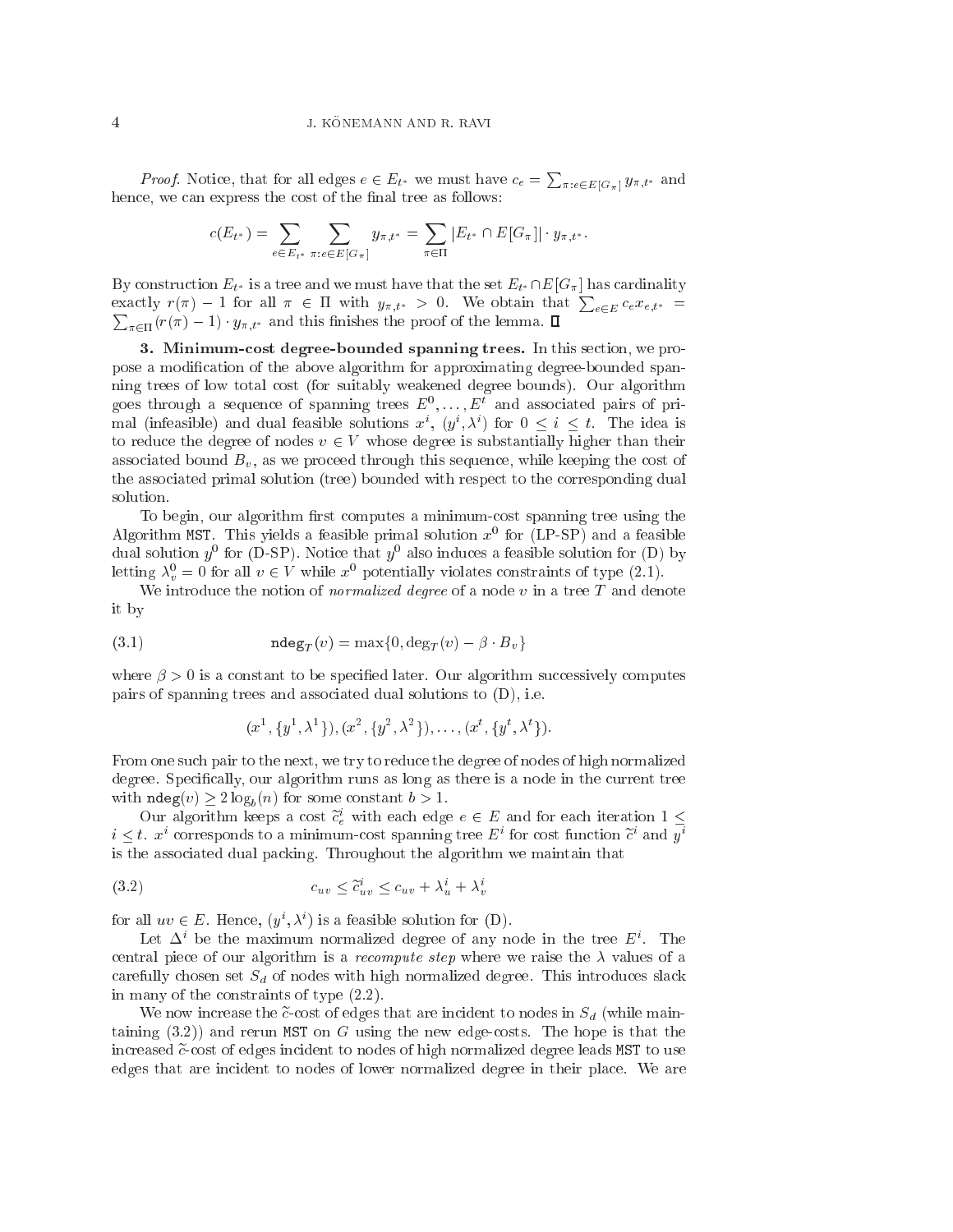able to show that the number of re
ompute steps is polynomial, by arguing that we make substantial progress in the normalized degree sequen
e of all nodes.

As mentioned, each recompute step takes a pair of primal infeasible and dual reasible solutions  $(x^{\cdot}, (y^{\cdot}, \lambda^{\cdot}))$  and computes a new pair of primal (infeasible) and dual feasible solutions  $(x^{++}, (y^{++}, \lambda^{++}))$ . In the following we use ndeg  $(v)$  as a short for  $\text{ndeg}_{E_i}(v)$ . We then adapt the notation from [3, 4] and let

$$
S_d^i = \{ v \in V : \mathbf{ndeg}^i(v) \ge d \}
$$

be the set of all houes whose hormalized degree is at least  $a$  in the  $i$  solution.

Algorithm 1 The algorithm for the nBMST problem attempts to redu
e the maximum normalized degree of any node in a given spanning tree.

1: Given: primal reasible solution  $x\,$  to (LP-SP) and dual feasible solution  $y\,$  to (D-SP) 2:  $\lambda_v \leftarrow 0, \forall v \in V$ ;  $c_e \leftarrow c_e, \forall e \in E$  $3: i \leftarrow 0$ 4: while  $\Delta^i > 2 \log_b(n)$  do 5: Choose  $d^i$  in  $\{\Delta^i - 2\log_b(n) + 1, \ldots, \Delta^i\}$  s.t.  $\sum_{v \in S^i_{d^i-1}} B_v \leq b \cdot \sum_{v \in S^i_{d^i}} B_v$  $a - 1$  $\mathfrak{b}: \quad \text{Unouse } \epsilon \geq 0$  $\alpha_v \leftrightarrow \alpha_v + \epsilon$  for all  $v \in \mathcal{S}_{d^i-1}$  and  $\alpha_v \leftrightarrow \alpha_v$  otherwise 8:  $c^+ \cdot (e) \leftarrow c^+ (e) + \epsilon^+$  if either  $e \in E^+$  and  $e \mid \mid S_{d^i} \neq \emptyset$  or  $e \notin E^+$  and  $e \mid \mid S_{d^i-1} \neq \emptyset$ 9: I $x = y \leftrightarrow \texttt{M}$  is  $y = y$  $10:$ 10: i i + 1 11: end while

A detailed des
ription of the pro
edure is given in Algorithm 1. In step 5 of Algorithm 1, we choose a suitable set of nodes whose  $\lambda$ -values we increase. A simple argument in  $[3]$  can be extended to guarantee the feasibility of the choice in Step 5 of the algorithm.

LEMMA 3.1. There is a  $a^2 \in {\{\Delta^2 - 2\log_b(n) + 1, \ldots, \Delta^2\}}$  such that

$$
\sum_{v \in S_{d^i-1}^i} B_v \le b \cdot \sum_{v \in S_{d^i}^i} B_v
$$

for a given constant  $b > 1$ .

*Proof.* Suppose for a contradiction that for all  $a \in {\Delta - 2 \log_b(n) + 1, ..., \Delta}$ , we have

$$
\sum_{v \in S_{d^i-1}^i} B_v > b \cdot \sum_{v \in S_{d^i}^i} B_v.
$$

Note that since we may assume  $B_v \le (n-1)$  for all vertices, we must have  $\sum_{v \in V} B_v \le$  $n(n-1)$ . However, since  $\sum_{v \in S_{\Delta^i}^i} B_v \ge 1$ , we have in this case that

$$
\sum_{S^i_{\Delta^i - 2\log_b(n)}} B_v \ge b^{2\log_b(n)} = n^2
$$

 $v \in$ 

a contradiction.  $\square$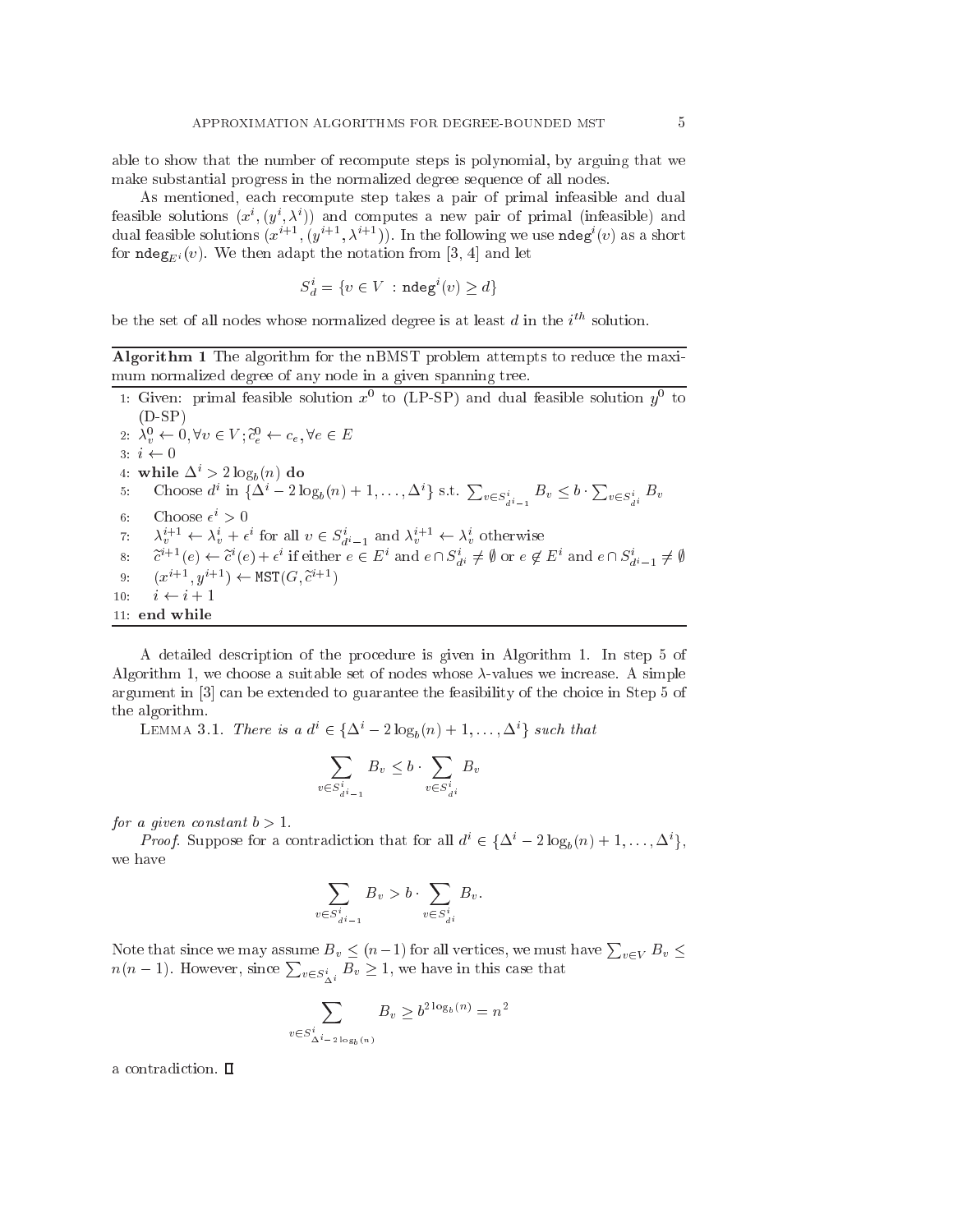When  $B_v = B$  for all  $v \in V$ , the  $2 \log_b n$  term in the above lemma can be improved to  $\log n$  using the previous arguments in [3]. This in turn leads to the slight improvement of our results laimed right after the statement of Theorem 1.2.

 $\mathcal{S}$ tep  $\mathcal{O}$  of Algorithm 1 mdes the details of choosing an appropriate  $\epsilon^+$  by which edges in the current tree that are incident to nodes of normalized degree at least  $d<sup>i</sup>$ are iengthened. Our choice of  $\epsilon^*$  and the following update of the  $c$  costs of the edges in <sup>G</sup> will ensure that Kruskal's algorithm omputes a new tree in whi
h at least one edge  $e^* \in E^*$  that is incluent to a node of  $S_{d^i}$  is replaced by an edge  $e^* \notin E^*$  that is in
ident to nodes of low normalized degree.

In fact, we show that a careful choice of  $\epsilon^*$  ensures that  $e^*$  is incident to nodes of normalized degree at most  $a \neq 2$  while  $e \cdot$  is incluent to at least one node of normalized degree  $a$  for higher. The main idea here is to increase  $\lambda_v$  for hodes  $v \in S_{d^i-1}$  by  $\epsilon$  and increase the  $\tilde{c}$ -cost of non-tree edges that are incident to nodes of normalized degree at least  $a^{\cdot} =$  1 by  $\epsilon^{\cdot}$  as well. In other words, the cost of non-tree edges incldent to nodes of normalized degree at least  $d^{i} - 1$  increases by the same amount as the cost of tree eages incluent to nodes of normalized degree at least  $a$  . This way, we enforce that the edge we swap in touches nodes of normalized degree at most  $d^{i} - 2$ . Once we accomplish this, adapting a potential function argument from  $[3]$  we can put a polynomial upper bound on the number of such iterations (see Section 3.3).

Lemma 3.1 plays a key role in the later analysis of the performan
e guarantee a
hieved by Algorithm 1. Noti
e that step 7 of the algorithm in
reases the node multipliers of all nodes in  $\sigma_{d^{i}-1}$ . On the other hand, in step  $\delta$ , we only increase the c-cost of those tree edges that are incluent to houes in  $S_{di}$ . Roughly, Lemma 3.1 provides us with a bound on the number of tree edges that are in
ident to nodes of normalized degree exactly  $d^{i} - 1$ .

We now describe now to choose  $\epsilon$  so that the above conditions are satisfied.

**3.1.** Choosing  $\epsilon$  . In this section we elaborate on the choice of  $\epsilon$  in step  $\theta$  or Algorithm 1. In step 8 of Algorithm 1, we increase  $c_{uv}$  by  $\epsilon$  for all tree edges  $uv$  that are incluent to nodes of degree at least  $a$  and for all non-tree edges that are incluent to nodes of degree at least  $a^{\cdot} = 1$ . We want to choose  $\epsilon^{\cdot}$  such that the subsequent update of  $c$  and the following run of MST yields a new tree  $E^{++}$  that differs from  $E^{+}$ by a single edge swap:  $E^+ = E^+ \setminus \{e^*\} \cup e^-$  here, the edge  $e^+ \in E^+$  is a tree edge that is incluent to a node from  $S_{di}$ . On the other hand we want  $e^{\cdot} \in E \setminus E^*$  to be a non-tree edge that is not incluent to any node from  $S_{d^i-1}$ .

As indicated in the previous section, we want  $E^{i+1}$  to be a minimum-cost spanning tree of  $G$  for cost function  $c+\dots$  in order to achieve this,  $e+\dots$  must be on the unique cycle in  $E \cup \{e\}$  and we also must have

$$
\tilde{c}^{i+1}(e^i) = \tilde{c}^i(e^i) + \epsilon^i = \tilde{c}^{i+1}(\overline{e}^i).
$$

In other words, the update of  $\lambda_v$  for  $v \in S_{d^i-1}$  creates one more beneficial swap.

We fet  $\mathcal{K}$  be the set of connected components of the forest  $E \setminus \mathcal{S}_{d}$ , i.e. the forest that results from removing nodes of normalized degree at least  $a$  from  $E$  . We say that an edge  $e = uv \in E$  is a *cross-edge* if

1.  $e$  is a non-tree edge, i.e.  $e \in E \setminus E$  ,

- 2.  $u \in K_1, v \in K_2$  for  $K_1, K_2 \in \mathcal{K}$  and  $K_1 \neq K_2$ , and
- $3 \cdot \{u, v\} \cup \delta_{d^i-1} = \emptyset.$

We denote the set of cross-edges in iteration  $i$  by  $C$ . Observe that if  $C_i \equiv v$ , then the set  $S_{d^{i}-1}$  provides a witness to the infeasibility of the degree bounds imposed on the nodes in this set.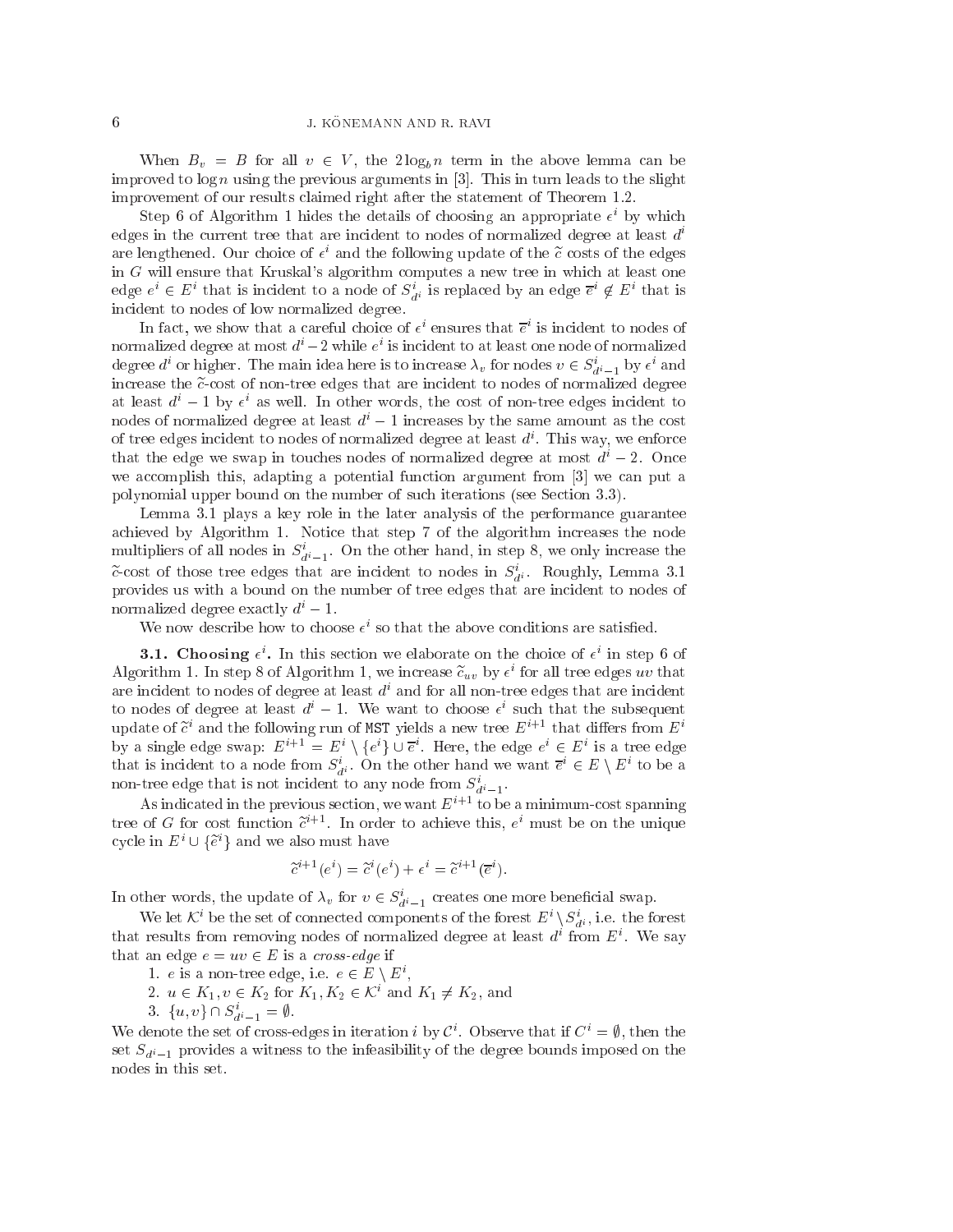It is now clear that  $E^+ + e$  contains a unique cycle  $C_e^-$  for each cross-edge  $e \in C^+$ . Furthermore, there must be at least one vertex  $v$  on  $C_e$  that has normalized degree at least  $a^{\cdot}$  .

For each cross-edge  $e \in C$  , we now let

$$
\epsilon_e^i = \min_{e' \in C_e^i, e' \cap S_{di}^i \neq \emptyset} \left( \tilde{c}^i(e) - \tilde{c}^i(e') \right).
$$

Note that it follows from the fact that  $E^\pm$  is a minimum-cost spanning tree for cost function c that  $\epsilon_e \geq 0$  for all  $e \in C$ . Finally, we let  $\epsilon = \min_{e \in C^i} \epsilon_e$ .

In the following, we let  $\langle e^*, e^* \rangle$  be the witness pair for  $\epsilon^*$ . In other words, let  $\langle f, f \rangle$ be a pair of edges where  $f \in E \setminus E$  is a non-tree edge and  $f \in C \frac{1}{f}$  is a tree edge that is incluent to a node from  $S_{d^i}$  and that lies on the unique cycle in  $E^i + f$ . Then, we must have that

$$
\widetilde{c}^i(f)+\epsilon^i\leq \widetilde{c}^i(\overline{f})
$$

and equality notics for  $f = e^{\gamma}$  and  $f = e^{\gamma}$ . Notice that  $e^{\gamma}$  is incluent to nodes of normalized degree at most  $d^{i} - 2$  by the definition of cross-edges.

An important observation is that  $\epsilon^*$  can be 0. Such a step can be viewed as a local-improvement step along the lines of [4]. We do not modify the dual solution but de
rease the normalized degree of a node of high normalized degree.

3.2. Analysis: Performan
e guarantee. Assume that Algorithm 1 terminates after iteration  $\iota$  . Recall that Theorem 1.2 requires us to show

$$
(3.3) \t\t c(E^{t^*}) \leq \omega \cdot \mathsf{opt}.
$$

In this se
tion prove

(3.4) 
$$
\sum_{e \in E^i} c_e \leq \omega \sum_{\pi \in \Pi} (r(\pi) - 1) \cdot y_{\pi}^i - \omega \cdot \sum_{v \in V} B_v \cdot \lambda_v^i
$$

for all  $1 \leq i \leq t$  . Observe that  $(y^*, \lambda^*)$  is a feasible solution for (D) and that the right-hand side of (3.4) is  $\omega$  times the dual objective function induced by  $(y^*, \lambda^*).$ Inequality (3.4) for  $i = i$  together with weak duality implies (3.3). This line of proof extends that developed for the analysis of primal-dual algorithms for minimumos networks developed in  $[1, 5]$ .

In order to facilitate the proof of (3.4) for all  $1 \leq i \leq t$  , we maintain the following invariant inductively for all  $0 \leq i \leq t$  :

$$
\text{(Inv)} \qquad \omega \cdot \sum_{v \in V} B_v \lambda_v^i \leq (\omega - 1) \cdot \sum_{\pi \in \Pi} (r(\pi) - 1) \cdot y_\pi^i.
$$

Recall that we assumed  $\omega > 1$  in Theorem 1.2.

The rest of this se
tion is split into two parts: First, we show that Invariant (Inv) holds throughout the exe
ution of Algorithm 1). The se
ond part then uses this invariant and proves (5.4) for all  $1 \leq i \leq t$ .

**3.2.1. Proof of Invariant (Inv).** We prove the validity of (Inv) for all  $1 \leq i \leq$  $\iota$  by induction over  $\iota$ . First, notice that (Inv) holds for  $\iota = 0$  since  $\lambda_{\nu} = 0$  for all  $v \in V$ . To see the induction step of (Inv) we use the following lemma that ultimately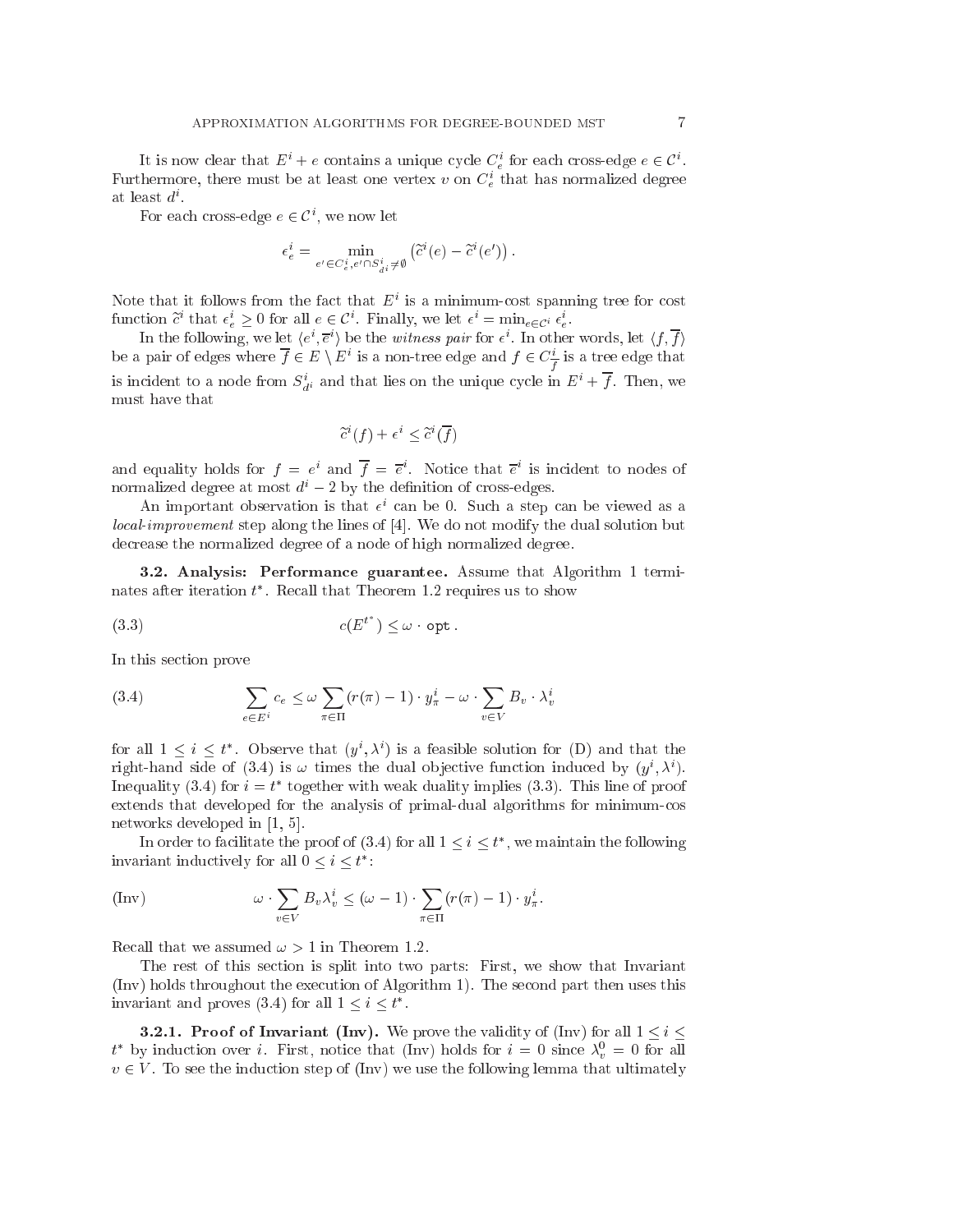yields  $(3.4)$ . Recall the definition of normalized degree in  $(3.1)$  and the role of the parameter  $\beta > 0$  in it.

LEMMA 3.2. Let  $b > 1$  be the constant chosen in Theorem 1.2. We must have

$$
\sum_{\pi \in \Pi} (r(\pi) - 1) \cdot y_{\pi}^{i+1} \ge \sum_{\pi \in \Pi} (r(\pi) - 1) \cdot y_{\pi}^{i} + \frac{\epsilon^{i} \beta}{b} \cdot \sum_{v \in S_{d^{i-1}}^{i}} B
$$

Bv

for an  $0 \leq i \leq t$ .

The lemma quantifies the increase in the dual objective function value as our algorithm moves from  $y\to 0$   $y\to 1$  intuitively, the lemma shows that the increase in the dual objective function value is proportional to the total slack created by lengthening tree edges of  $E^+$  that are incluent to nodes of normalized degree at least  $a^{\cdot}-1.$ 

Before presenting the proof of Lemma 3.2 we show how it helps to prove (Inv). Observe that the left hand side of (Inv) increases by  $\omega \epsilon^i \sum_{v \in S_{d^i-1}^i} B_v$  as a consequence of increasing the  $\lambda$  values of nodes in  $\sigma_{d^i-1}$ . Lemma 5.2 implies that the right hand side of (Inv) in
reases by at least

$$
(\omega - 1) \cdot \frac{\beta \epsilon^i}{b} \cdot \sum_{v \in S_{d^i - 1}^i} B_v.
$$

Choosing

$$
\beta \ge b \cdot \frac{\omega}{\omega - 1}
$$

ompletes the proof of Invariant (Inv).

We now prove Lemma 3.2.

Proof of Lemma 3.2: Let  $E = \{e_1, \ldots, e_{n-1}\}\$  and let  $t_i$  be the time at which **ris** I included edge  $e_j$ . W.l.o.g., assume that  $i_1 \leq \cdots \leq i_{n-1}$ . From the description of MST we an rewrite (3.6)

$$
\sum_{\pi \in \Pi} (r(\pi) - 1) \cdot y_{\pi}^{i} = \sum_{j=1}^{n-1} (t_j^{i} - t_{j-1}^{i}) \cdot (n - j) = \sum_{j=1}^{n-1} t_j^{i} ((n - j + 1) - (n - j)) = \sum_{j=1}^{n-1} t_j^{i}
$$

where we define  $t_0 = 0$ .

Figure 3.1 illustrates the effect of iteration  $i$ . Observe that, by our choice of  $\epsilon$ ,  $E$  is a minimum-cost spanning tree even for cost function  $e^{i\epsilon}$  - However, recall that there is a way to break ties such that step  $9$  in iteration  $i$  correctly outputs  $E^+ = E^+ \setminus \{e^-\} \cup \{e^-\}$ . This observation together with (3.0) enables us to quantify the change in dual in iteration  $i$ :

(3.7) 
$$
\sum_{\pi \in \Pi} (r(\pi) - 1) \cdot \left( y_{\pi}^{i+1} - y_{\pi}^{i} \right) = \sum_{j=1}^{n-1} \left( t_{j}^{i+1} - t_{j}^{i} \right)
$$

In Refation *i*, we increase the c-cost of an edges  $e \in E^+$  that are incluent to houes of normalized degree at least  $a^{\perp}$  by  $\epsilon^{\perp}$  while the c-costs of all other tree edges remain unchanged. It is not hard to see that the time an edge becomes tight equals its  $\tilde{c}$ -cost. In other words, all edges in  $E^\pm$  that are incident to nodes of normalized degree at least  $a^{\perp}$  become tight  $\epsilon^{\perp}$  time units later. Together with (3.7) we obtain

(3.8) 
$$
\sum_{\pi \in \Pi} (r(\pi) - 1) \cdot (y_{\pi}^{i+1} - y_{\pi}^i) = \epsilon^i \cdot \left| E\left(S_{d^i}^i\right) \cap E^i \right|
$$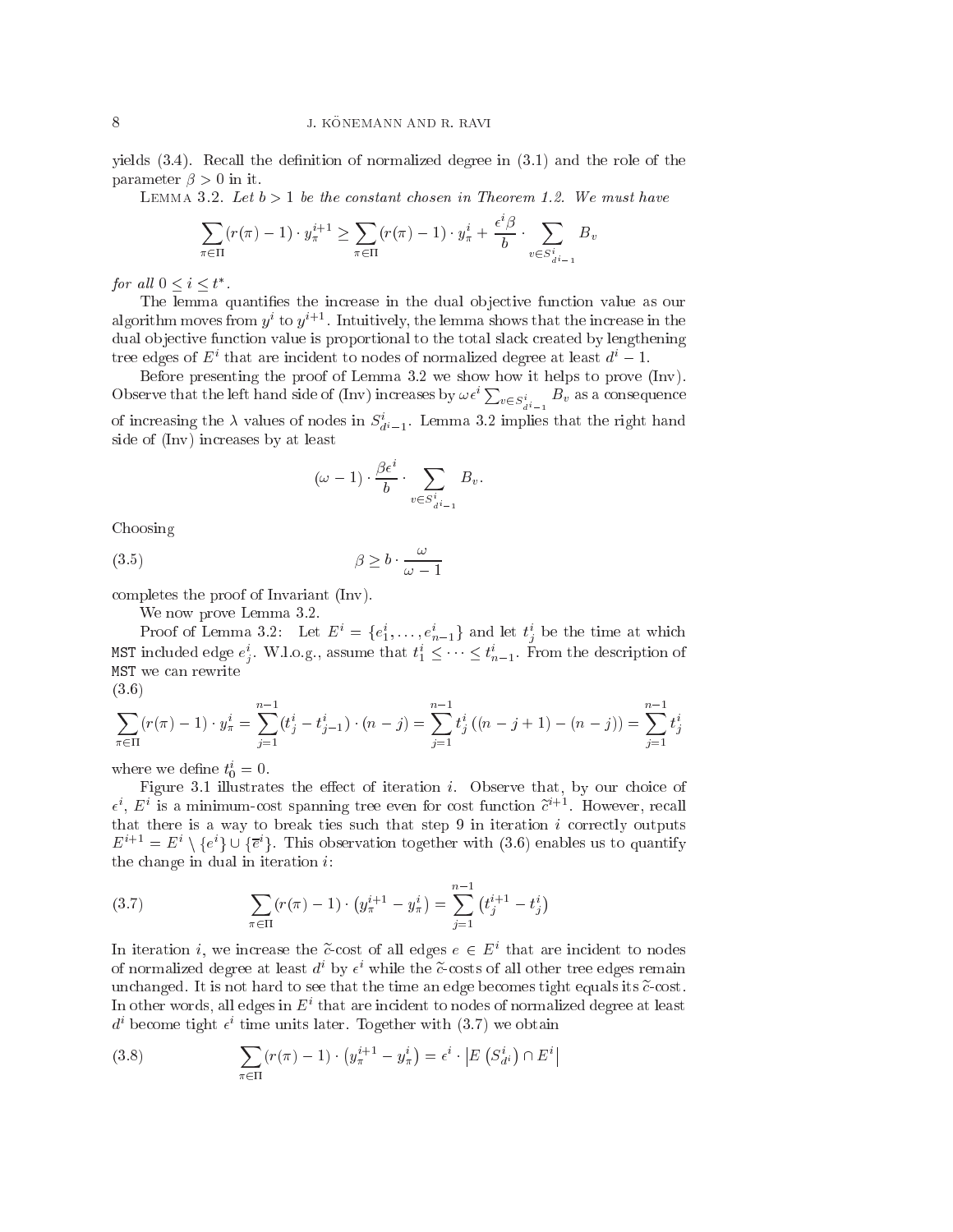

Fig. 3.1. The gure shows two runs of MST in two onse
utive iterations <sup>i</sup> and <sup>i</sup> + 1. The horizontal line is the time axes while the vertical lines denote the times at which different edges become tight and are included. In the ith run edge  $e_l$  becomes tight at time  $t_i$  . In this example, edge  $e_3$  is the only edge incident to a vertex of normalized degree at least  $d^i$ . Its length increases and the time at which it becomes tight during MST's execution is postponed by  $\epsilon^i$  time units.

 $(S_{d^i}^i)$ ) denotes the set of edges in  $E$  that are incident to nodes from  $S^i_{d^i}$ . (Note that we include in  $E(S)$  edges with both endpoints in S).

Recall the definition of normalized degree in (3.1). Notice that it follows from the termination condition in step 4 of Algorithm 1 that  $\Delta^i > 2 \log_b(n)$  and hence  $d^i > 0$ . Therefore, the real degree of any node  $v \in S_{d_i}$  must be at least

$$
\beta \cdot B_v + d_i \ge \beta \cdot B_v + 1.
$$

 $r$  many, notice that it follows from the fact that  $E^\ast$  is a tree that there are at most  $|\mathcal{S}_{d^i}| = 1$  edges in E  $(S_{d^i}^i$ ) that are incident to two nodes from  $S_{d}^{i}$ . We can use these observations to lower-bound the right-hand side of (3.8):

$$
\sum_{\pi \in \Pi} (r(\pi) - 1) \cdot (y_{\pi}^{i+1} - y_{\pi}^i) \ge \epsilon^i \cdot \left( \left( \sum_{v \in S_{d^i}^i} \beta \cdot B_v + 1 \right) - (|S_{d^i}^i| - 1) \right) \ge \epsilon^i \beta \cdot \sum_{v \in S_{d^i}^i} B_v
$$

An application of Lemma 3.1 yields the lemma.  $\square$ 

We proceed with the proof of  $(3.4)$ .

**5.2.2. Bounding the cost of E.** As MST millishes we obtain from Lemma 2.1 that

(3.9) 
$$
\tilde{c}^{i+1}(E^{i+1}) = \sum_{e \in E^{i+1}} \tilde{c}_e^{i+1} = \sum_{\pi \in \Pi} (r(\pi) - 1) \cdot y_{\pi}^{i+1}.
$$

Observe that the real cost of the spanning tree  $E_{\perp}$  is much smaller than  $e_{\perp}$  (Ei+1). In fa
t, noti
e that we have

(3.10) 
$$
c(E^{i+1}) = c(\overline{e}^i) + c(E^i \setminus \{e_i\}) \leq \tilde{c}^{i+1}(\overline{e}^i) + \tilde{c}^i(E^i \setminus \{e^i\})
$$

where the first step follows from the fact that  $E^{++} = E^* \setminus \{e^*\} \cup \{e^*\}$  by the definition of  $\epsilon$  and the way we preak ties in MST. The second inequality uses the fact that we always have  $c_e \leq c_e$  for all  $1 \leq i \leq t$  and for all  $e \in E$ .

Also, observe that

$$
(3.11) \qquad \tilde{c}^{i+1}(E^i \setminus \{e^i\}) = \tilde{c}^i(E^i \setminus \{e^i\}) + (|E(S^i_{d^i}) \cap E^i| - 1) \cdot \epsilon^i
$$

since exactly one edge from  $E$  -that is incluent to a node of normalized degree at least  $a$  is swapped out.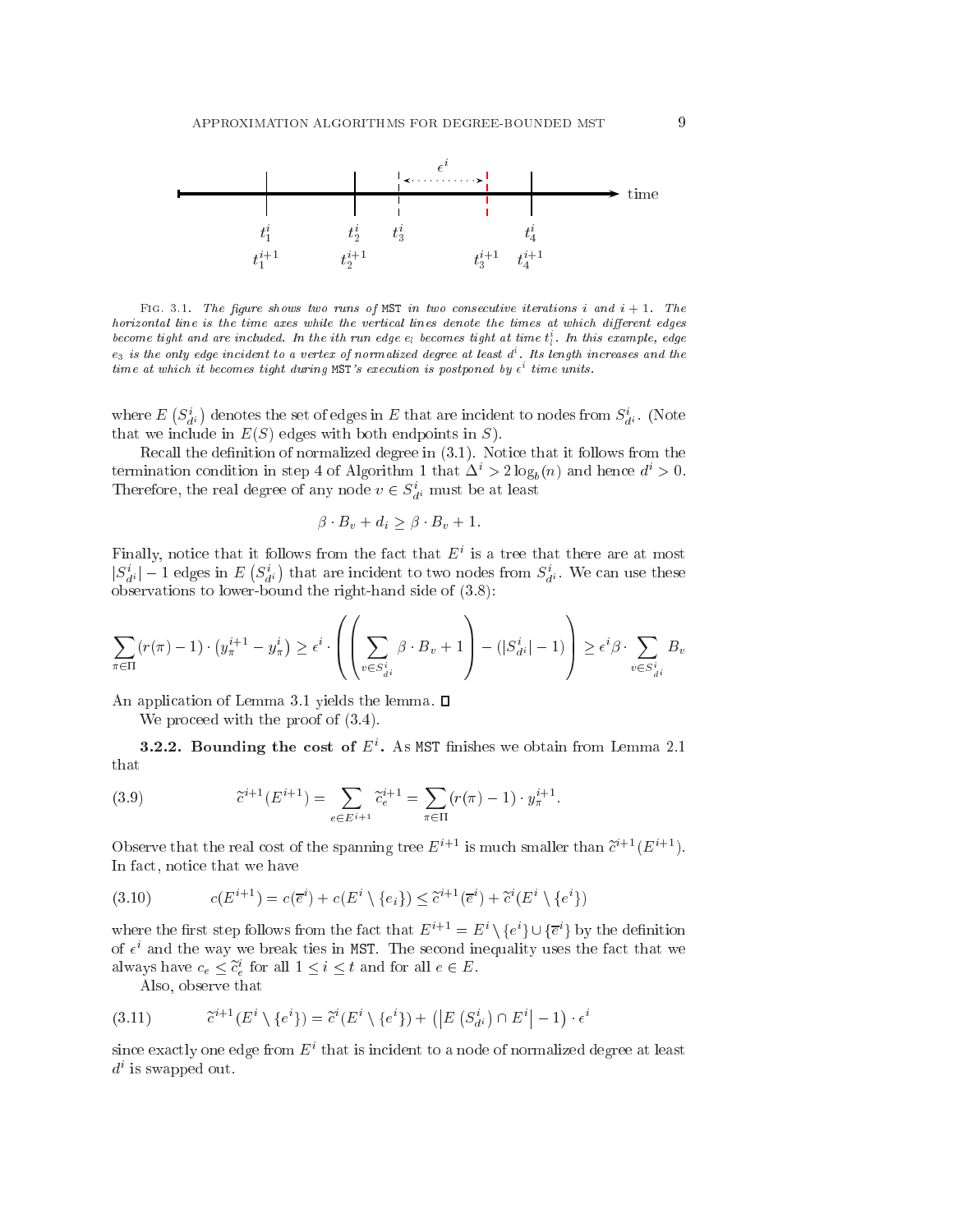$|E(S_{d^i}^i)$  $\sim$  $\cap E^i|$  using the arguments from the proof of Lemma 3.2:

$$
\left| E\left(S_{d^i}^i\right) \cap E^i \right| \ge \left( \sum_{v \in S_{d^i}^i} \beta \cdot B_v + 1 \right) - \left( |S_{d^i}^i| - 1 \right) \ge \frac{\beta}{b} \cdot \left( \sum_{v \in S_{d^i-1}^i} B_v \right) + 1
$$

where the last inequality uses Lemma 3.1. Together with  $(3.11)$  we obtain

(3.12) 
$$
\tilde{c}^{i+1}(E^i \setminus \{e^i\}) \geq \tilde{c}^i(E^i \setminus \{e^i\}) + \frac{\epsilon^i \beta}{b} \cdot \sum_{v \in S_{d^i-1}^i} B_v.
$$

We then have

$$
c(E^{i+1}) \leq \tilde{c}^{i}(E^{i} \setminus \{e^{i}\}) + \tilde{c}^{i+1}(\overline{e}^{i})
$$
  

$$
\leq \tilde{c}^{i+1}(E^{i}) - \frac{\epsilon^{i}\beta}{b} \cdot \sum_{v \in S_{d^{i-1}}^{i}} B_{v}
$$
  

$$
= \sum_{\pi \in \Pi} (r(\pi) - 1) \cdot y_{\pi}^{i+1} - \frac{\epsilon^{i}\beta}{b} \cdot \sum_{v \in S_{d^{i-1}}^{i}} B_{v}
$$

where the first inequality follows from  $(3.10)$ , the second inequality follows from  $(3.12)$ , and the last equality follows from (3.9).

Adding (Inv) for iteration  $(i + 1)$  to the last inequality we get

$$
c(E^{i+1}) \leq \omega \cdot \left(\sum_{\pi \in \Pi} (r(\pi) - 1) \cdot y_{\pi}^{i+1} - \sum_{v \in V} B_v \lambda_v^{i+1}\right) - \frac{\epsilon^i \beta}{b} \cdot \sum_{v \in S_{d^i-1}^i} B_v
$$

$$
\leq \omega \cdot \left(\sum_{\pi \in \Pi} (r(\pi) - 1) \cdot y_{\pi}^{i+1} - \sum_{v \in V} B_v \lambda_v^{i+1}\right).
$$

This finishes the proof of the performance guarantee claimed in Theorem 1.2.

3.3. Analysis: Running time. In this section, we show that Algorithm 1 terminates in polynomial time. We accomplish this by showing that there will be only a polynomial number of iterations of the main loop in Algorithm 1.

 $L$ EMMA  $3.3.$  Algorithm 1 terminates after  $O(n+1)$  iterations.

*Proof.* Following [3], we define the potential of spanning tree  $E^+$  as

$$
\Phi_i = \sum_{v \in V} 3^{\textbf{ndeg}_i(v)}
$$

where  $\texttt{naeg}_i(v)$  denotes again the normalized degree of node v in the tree  $E$  .

ivotice that an iteration of Algorithm 1 swaps out a single edge  $e^{\cdot}$  that is incluent to at least one node of normalized degree at least di . On the other hand we swap in one edge  $e^+$  that is incluent to two nodes of normalized degree at most  $a^+ = 2$ . The reduction in the potential hence is at least

$$
(3^{d^i} + 2 \cdot 3^{d^i - 2}) - 3 \cdot 3^{d^i - 1} > 2 \cdot 3^{d^i - 2}
$$